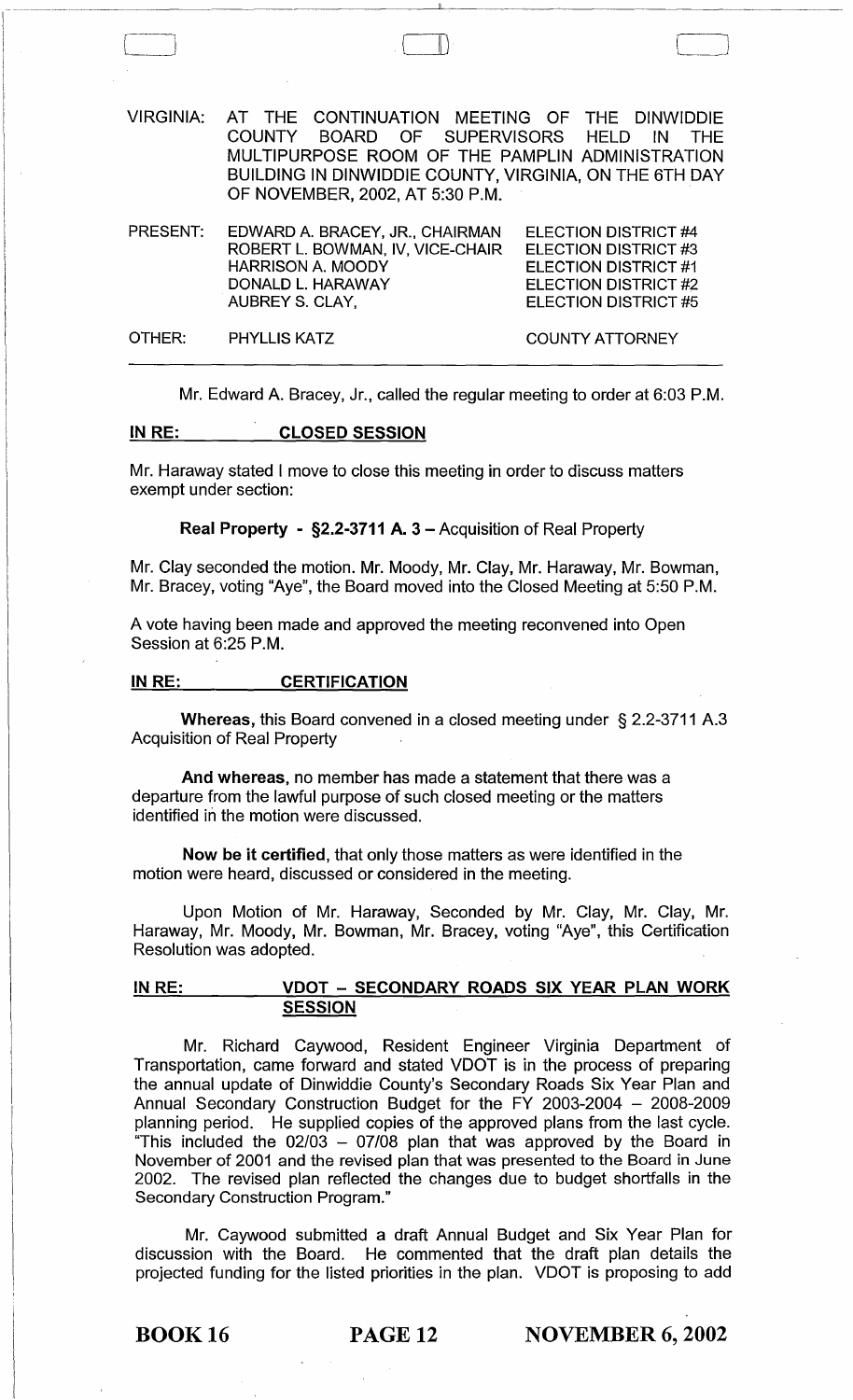Shady Lane back into the plan to utilize some unpaved road funds. Shady Lane is a potential candidate for the rural rustic program. Mr. Caywood commented he would like to have the County Planner ride it with him. Tranquility Road would also be a good one for the program. The rest of the unpaved funds are dedicated to a separate line item in the plan entitled "Unpaved Projects to be Identified". This approach allows the unpaved funds to be captured in the plan, without committing them to specific projects at this time. It also enables us to explore the possibility of using the pave in place program or the rural rustic program on certain projects to avoid costly estimates in the plan." VDOT has done a couple of pave in place projects in the County. Blue Tartane, Rt. 615, is finished and it cost about one-half versus doing a full-blown construction job. The Ridley Road project is in process now at a cost of about one third of the projected costs.

Mr. Caywood explained that the Rural Rustic Project is simply another means to improve a dirt road between the existing ditches. Drainage improvements would be very minor, if at all. Side slopes would not be changed, and essentially no vegetation would be disturbed. For these reasons, the environmental approval process should be significantly shortened.

Mr. Caywood reviewed the Secondary Roads Six Year Plan with the Board. At the conclusion of his presentation he asked the Board if they had any questions or comments.

Mr. Bowman stated he was no expert in road engineering and planning and he needed some professional guidance. He asked if road counts are a determining factor. For example, Courthouse Road has a traffic count of 415 compared to 1,160 on Halifax Road. However, Courthouse Road is in front of Halifax Road on the plan. He asked Mr. Caywood his opinion on how we should select the roads that are placed in the priority plan and what part of the county should we be spending the funds for the roads? Mr. Caywood replied the Board is given a great deal of latitude in deciding which roads are placed on the plan. Mr. Caywood replied from an engineering perspective we look at traffic count, accident rate, and growth patterns and those would be what I would use to base my recommendations for new projects to be placed on the plan. However, it is not my place or the departments to question the priorities, which have been previously established by the Board.

Mr. Bowman stated there is no money being spent on roads in the growth area in the county. We are spending the money in the other section, which is hard to explain to citizens. Mr. Caywood said he could provide traffic counts, accident data, and other information but again ultimately VDOT looks to the Board for that direction.

Mr. Bowman asked what the Board would have to do to recommend dual lanes on U.S. Route 1. Mr. Caywood replied normally on two-lane roads the volume would have to reach 10,000 before it can be considered. Route 1 has already reached that point now. However, the funding horizon for State funded projects is very bleak now.

Mr. Moody stated the only thing he is concerned about is the old road plan. We don't want to forget the priority order of the roads. He expressed his concern that once the new plan is adopted, that the other priority list might be forgotten. Mr. Caywood responded he would supply that list to the Board.

Mr. Haraway commented, like Mr. Bowman, I do not have the expertise to prioritize the projects. He felt it would be interesting if an independent party would go in and evaluate the different roads and give us what they think the priorities should be.

Mr. Clay stated the experts are going to recommend the roads near Petersburg and we don't want to ride in mud in the southern and western end of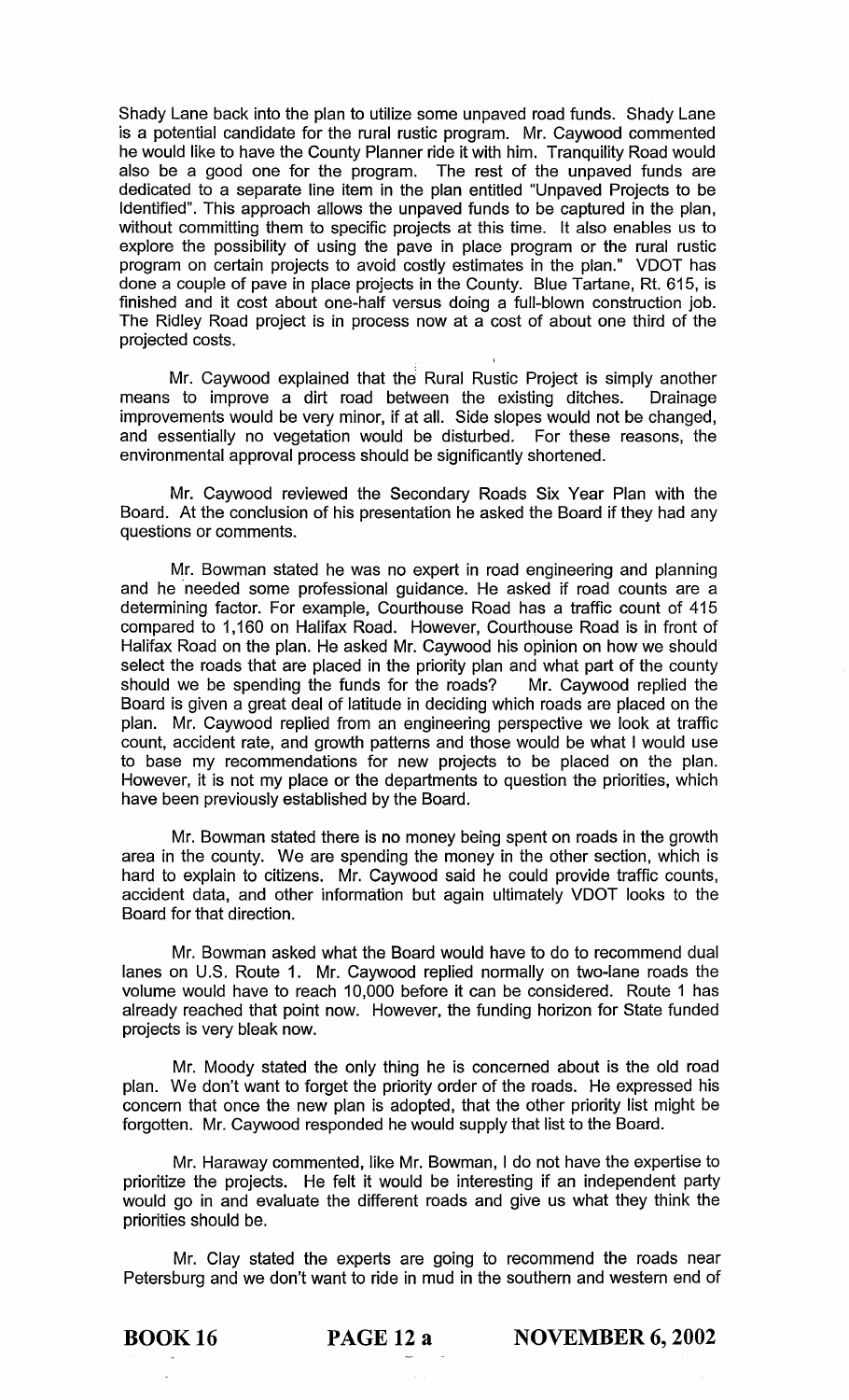the county while the northern end has super highways. He said he felt the way it has been done is the fair way to do it.

-------------------------------------------~.----~--------------------------------

)

Mr. Haraway asked why he felt the northern end of the county would be fixed and not the southern end? Mr. Clay replied because you have more traffic.

Mr. Bracey commented he would hate to see the people on Coleman Lake Road be dropped out of the plan. He said he felt Courthouse Road could have waited, but it was in the plan before Halifax Road. Mr. Caywood reiterated that the Board has always set the priority.

Mr. Bowman commented on Route 1 you say that is a State funded road. Mr. Caywood replied that is a primary route and it is funded from a different pot of money, which is empty now. Mr. Bowman asked if the Board needed to do anything to get Route 1 on the list? Mr. Caywood responded the prospects for getting anything on the list is very bleak for the next 5 to 10 years because of the funding situation and the cost of the projects in the plan. He said he makes the recommendations internally but he always encourages the County to attend and participate in the allocation hearings.

Mr. Bowman stated the County is going to continue to grow in the northern end and the roads are going to be a big issue.

The public hearing is scheduled for December 4,2002 at 7:30 P.M.

# **IN RE: ADJOURNMENT**

Upon Motion of Mr. Clay, Seconded by Mr. Haraway, Mr. Moody, Mr. Clay, Mr. Haraway, Mr. Bowman, Mr. Bracey voting "Aye", the meeting adjourned at 7:23 P.M.

<del>∃dward A</del> Chairman Brace

ATTEST Wendy Weber Ralph

County Administrator

labr